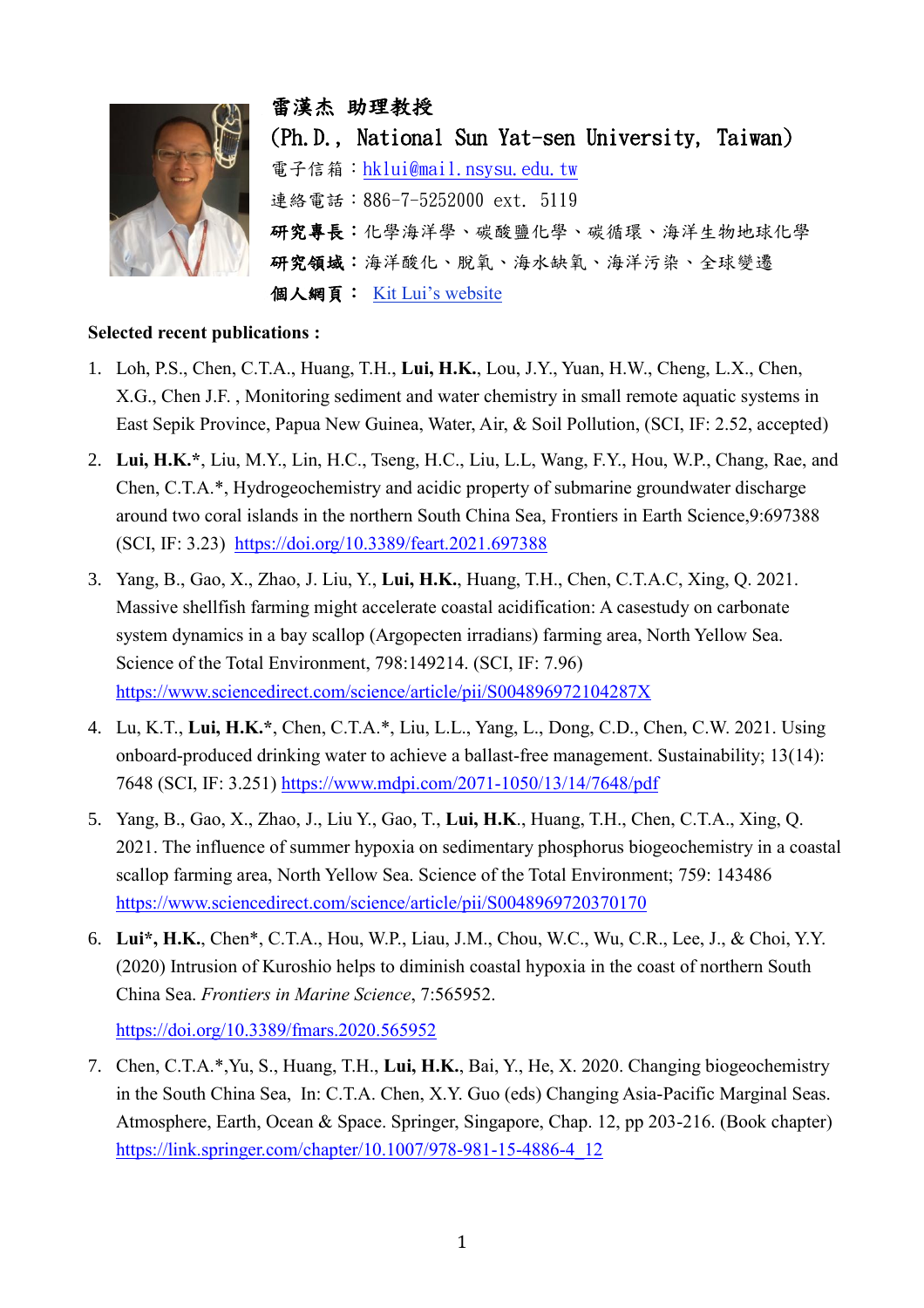- 8. **Lui, H.K.\***, Chen, C.T.A., Hou, W.P., Yu, S., Chan, J.W., Bai, Y., He, X. 2020. Transient carbonate chemistry in the expanded Kuroshio region. In: C.T.A. Chen, X.Y. Guo (eds) Changing Asia-Pacific Marginal Seas. Atmosphere, Earth, Ocean & Space. Springer, Singapore, Chap. 16, pp 307-320. (Book chapter) [https://www.dropbox.com/s/kecbmq0q25ov3sw/16%202020\\_1\\_2020\\_Book\\_ChangingAsia-](https://www.dropbox.com/s/kecbmq0q25ov3sw/16%202020_1_2020_Book_ChangingAsia-PacificMarginalSeas_Ch_16.pdf?dl=0)PacificMarginalSeas Ch\_16.pdf?dl=0
- 9. Liu, L.L., Hsieh, C.Y., Kuo, M.Y., Chen, C.S., Shau, Y.H., **Lui, H.K.**, Yuan, C.S., Chen, C.T.A.\* 2020. Evidence for Fossil-fuel PM1 Accumulation in Marine Biota, Environmental Science & Technology; 54(7), 6068-4078.

<https://pubs.acs.org/doi/pdf/10.1021/acs.est.9b06976>

10. Chen, C.T.A.\*, Huang, T.H., **Lui, H.K.**, Zhang, J. 2019. Unheralded submarine Groundwater discharge, Oceanography & Fisheries; 10(5): 555797.

<https://juniperpublishers.com/ofoaj/pdf/OFOAJ.MS.ID.555797.pdf>

11. Lin, Y.S.\*, **Lui, H.K.**, Lee, J., Chen, C.T.A., Burr, G.S. Chou, W.C., Ku, F.W. 2019. Fates of vent CO2 and its impact on carbonate chemistry in the shallow-water hydrothermal field offshore Kueishantao Islet, NE Taiwan, Marine Chemistry, 210: 1-12, doi: 10.1016/j.marchem.2019.02.002.

<https://www.sciencedirect.com/science/article/pii/S0304420318302573>

- 12. **Lui\*, H.K.**, Chen, K.Y., Chen, C.T.A., Wang, B.S., Lin, H.L., Ho, S.H., Tseng, C.J., Yang, Y., & Chan, J.W. (2018) Physical forcing-driven productivity and sediment flux to the deep basin of northern South China Sea: a decadal time series study. *Sustainability*, 10, 971. <https://doi.org/10.3390/su10040971>
- 13. Hsu, Y.C., Lee, C.P.\*, Wang, Y.L., Wu, C.R.\* and **Lui, H.K.** 2018. Leading El-Niño SST Oscillations around the Southern South American Continent, Sustainability; 10(6), 1783 doi:10.3390/su10061783

<https://www.mdpi.com/2071-1050/10/6/1783>

14. Wang S.L., Chen, C.T.A.\*, Huang, T.H., Tseng, H.C., **Lui, H.K.**, Peng, T.R., Kandasamy, S., Zhang, J., Yang, L., Gao, X., Lou, J.Y., Kuo, F.W., Chen, X. G., Ye, Y., Lin, Y. J. 2018. Submarine Groundwater Discharge helps making nearshore waters heterotrophic, Scientific Reports, 8:11650, doi:10.1038/s41598-018-30056-x

<https://pubmed.ncbi.nlm.nih.gov/30076335/>

15. Chen\*, C.T.A., **Lui\*, H.K.**, Hsieh, C.H., Yanagi, T., Kosugi, N., Ishii M., & Gong, G.C. (2017) Deep oceans may acidify faster than anticipated due to global warming. *Nature Climate Change*, 7, 890-894.

<https://doi.org/10.1038/s41558-017-0003-y>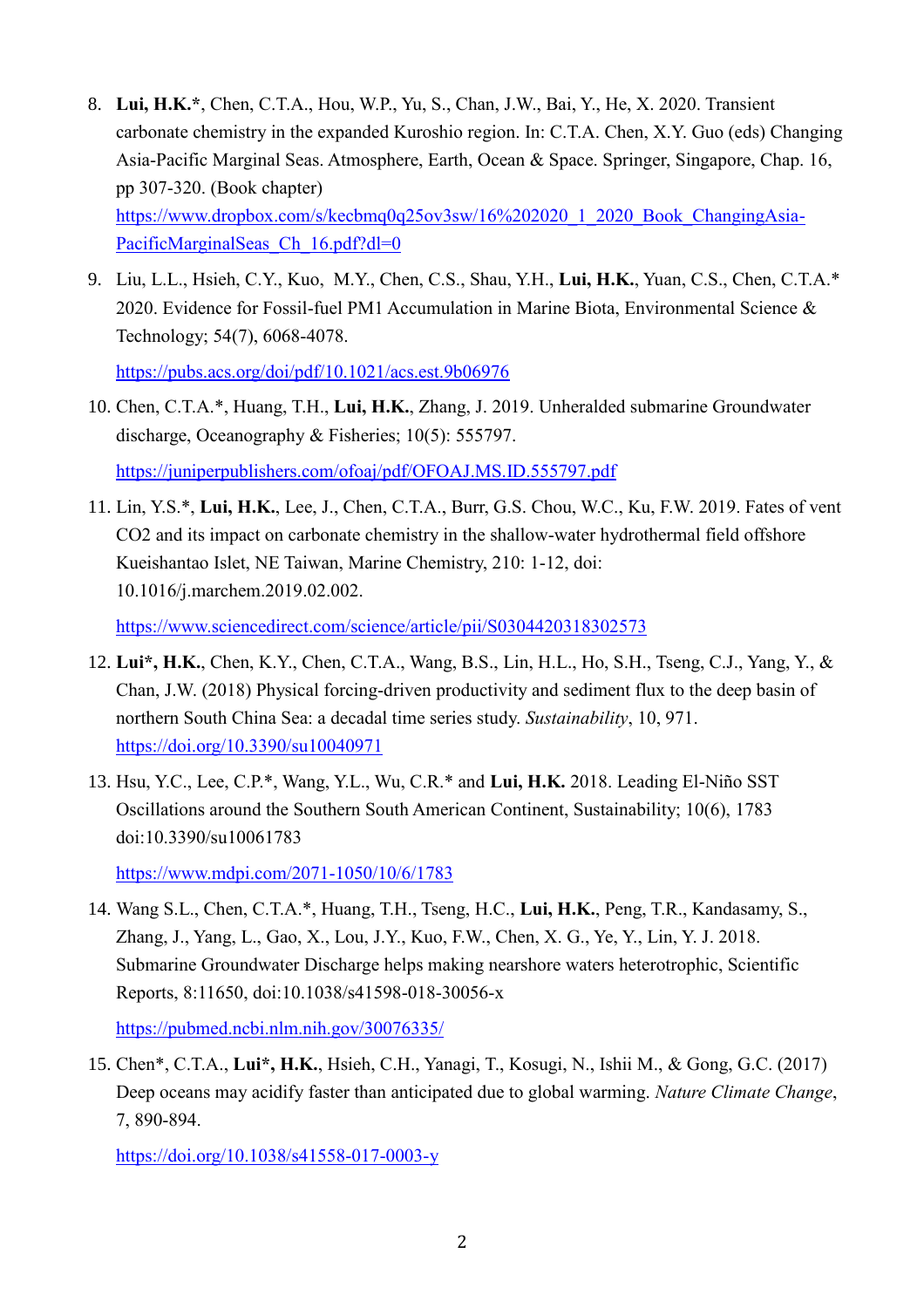16. Lui, H.K. & Chen, C.T.A.\* (2017) Reconciliation of pH<sub>25</sub> and pH<sub>insitu</sub> acidification rates of the surface oceans: a simple conversion using only in situ temperature. *Limnology and Oceanography: Methods*, 15, 328-335.

<https://doi.org/10.1002/lom3.10170>

17. Gao X., Zhou F., **Lui, H.K.**, Lou, J. Y., Chen, C.T.A., and Zhuang W., 2016 (Oct). Trace metals in surface sediments of the Taiwan Strait: geochemical characteristics and environmental indication, Environmental Science and Pollution Research, 23 (11) :10494-10503; doi:10.1007/s11356-015-5669-y

<https://pubmed.ncbi.nlm.nih.gov/26514571/>

18. Yang L., Chen, C.T.A.\*, **Lui, H.K**., Zhuang, W.-E., and Wang, B.-J., 2016 (Oct). Effects of microbial transformation on dissolved organic matter in the east Taiwan Strait and implications for carbon and nutrient cycling, Estuarine, Coastal and Shelf Science, 180, 59-68.

<https://www.sciencedirect.com/science/article/pii/S0272771416301950>

- 19. Zhou, F., Gao, X., Yuan, H., Song, Jinming, Chen, C.T.A., **Lui, H.K.**, and Zhoug, Y., 2016 (Mar). Geochemical forms and seasonal variations of phosphorus in surface sediments of the East China Sea shelf, Journal of Marine Systems; 159, 41-54; doi: 10.1016/j.jmarsys.2016.03.005 <https://www.sciencedirect.com/science/article/pii/S0924796316300112>
- 20. Chen, C.T.\*, Tsai, H.S., Lin, W.H., Wang, B.J., and **Lui, H.K.**, 2016. Hydrology and water chemistry around the Third Nuclear Power Plant dominated by large scale environmental changes, Monthly Journal of Taipower's Engineering, 810, 64-71
- 21. **Lui, H.K**., Chen, C.T.A.\*, Lee J., Wang, S.L., Gong, G.C., Bai Y. and He X. 2015 (Dec). Acidifying intermediate water accelerates the acidification of seawater on shelves: an example of the East China Sea, Continental Shelf Research, 111-B, 223-233; doi: 10.1016/j.csr.2015.08.014 <https://www.sciencedirect.com/science/article/pii/S0278434315300340>
- 22. Yang L., Chen, C.T.A.\*, Hong, H., Chang, Y.C. and **Lui, H.K.** 2015 (Dec). Mixing behavior and bioavailability of dissolved organic matter in two contrasting subterranean estuaries as revealed by fluorescence spectroscopy and parallel factor analysis, Estuarine, Coastal and Shelf Science, 166, Part B, 161-169, doi: 10.1016/j.ecss.2014.10.018.

<https://www.sciencedirect.com/science/article/pii/S0272771414003205>

23. **Lui, H.K.** & Chen, C.T.A.\* (2015) Deducing acidification rates based on short-term time series. *Scientific Reports*, 5, 11517.

<https://doi.org/10.1002/lom3.10170>

24. Bai Y.\*, Huang, T.H., He X., Wang, S.L., Hsin Y.C, Wu, C.R. Zhai, W., **Lui, H.K.** and Chen, C.T.A. 2015 (Jan). Intrusion of the Pearl River plume into the main channel of the Taiwan Strait in summer, Journal of Sea Research, 95, 1-15, doi: 10.1016/j.seares.2014.10.003.

<https://www.sciencedirect.com/science/article/pii/S1385110114001737>